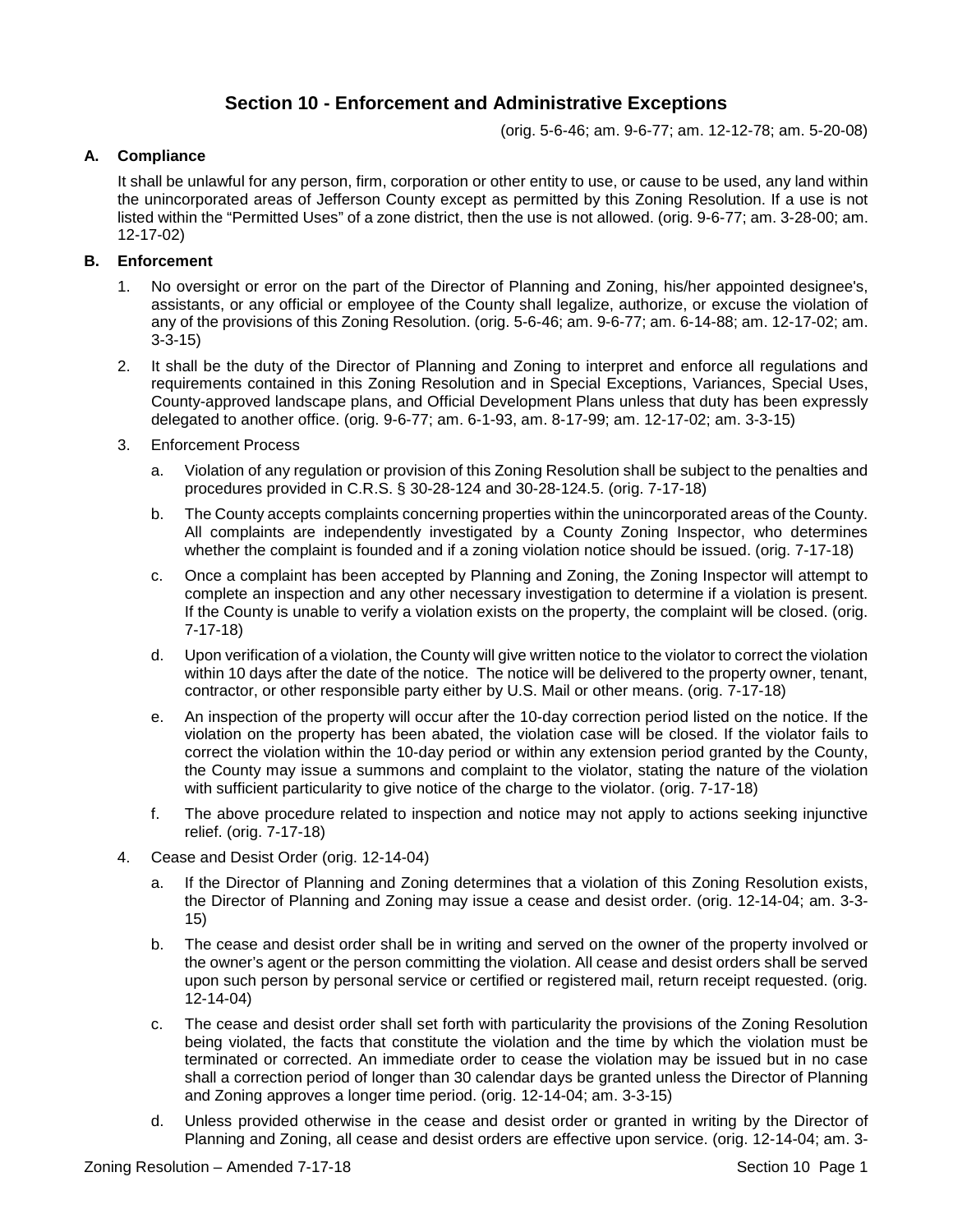3-15)

- e. Failure to comply with a cease and desist order issued pursuant to this section shall be considered a violation of this Zoning Resolution. (orig. 12-14-04)
- f. All appeals of cease and desist orders must be filed in accordance with the Board of Adjustment Section of this Zoning Resolution and applicable law. If an appeal of a cease and desist order is filed, the effect of the order shall be stayed until affirmed or modified in accordance with the Board of Adjustment Section of this Zoning Resolution. (orig. 12-14-04; am. 3-26-13)
- 5. Enforcement Measures for Mining Operations (orig. 6-1-93)
	- a. Periodic inspections of mining operations, made by personnel from the County and other agencies with enforcement responsibilities concerning regulation of any aspect of the mining operation, shall be allowed by the operator. Such inspectors shall comply with all state and federal safety and health regulations. Any violation of the provision and terms of the Board of Adjustment's resolution authorizing a Special Exception, and/or any violation of the provisions and terms of the Board of County Commissioner's resolution authorizing a Special Use within the M C District, and/or any violation of the provisions and terms of the Official Development Plan (ODP) within the Planned Development District is a violation of this Zoning Resolution. In addition to all other remedies as provided by law, this may result in the issuance of a notice of zoning violation. Any attempt to modify conditions of the existing Special Exception shall be in accordance with the Mineral Conservation District Section of this Zoning Resolution. (orig. 2-20-80; am. 6-1-93; am. 12-17-02; am. 3-26-13)
	- b. Annual Report

The operator shall prepare an annual report for any previously approved Special Exception and, unless waived by the Board of County Commissioners, a Special Use or Planned Development for mining, which shall include the following: (orig. 2-20-80; am. 6 1 93)

- (1) Operations: A report identifying days of operation and identifying all days on which the detonation of blasting material within 250 feet of the ground surface has occurred. (orig. 2-20- 80)
- (2) Reclamation: A progress report on reclamation identifying areas being reclaimed, areas in which reclamation is complete, and the success or failure of all reclamation efforts to date. A copy of the mined land reclamation annual report shall satisfy this requirement. (orig. 2-20-80; am. 6-1-93)
- (3) Seismic and Noise Monitoring: A report on the seismic and noise monitoring of the operation, if required. (orig. 2-20-80; am. 6-1-93)
- (4) Air Quality Data: A report on air quality monitoring, if required. (orig. 2-20-80; am. 6-1-93)
- (5) Production and Transportation: A report on transportation activities which is a summary of how material was transported off site, including truck and/or rail trips, as appropriate. This report will demonstrate how actual transportation compares to the traffic study as originally presented to the Board of Adjustment and/or the Board of County Commissioners. New traffic studies may be required of operators when routes and methods of transportation to major markets undergo substantial changes that will result in negative impacts on areas not considered during the hearings approving the mining use. The operator should mark documents which they believe to be confidential. Information marked "confidential," which may be precluded from disclosure under 24-72-204, C.R.S., as amended, may not be available to the public until the mining operation is terminated unless the operator gives a written consent to the release of all or any part of the information. (orig. 2-20-80; am. 6-1-93; am. 7-17-18)
- (6) Hydrologic Data: A report on hydrologic data, which identifies any impact of the operation on surface and ground water as addressed in the Official Development Plan and/or Special Exception, and/or Special Use. (orig. 2-20-80; am. 6-1-93)
- (7) Community Relations Summary: A report on any community relations activities that have occurred during the past year. (orig. 6-1-93)
- (8) Other: Any other data required by the Board of County Commissioners at the time the Special Use or Official Development Plan was approved. (orig. 6-1-93)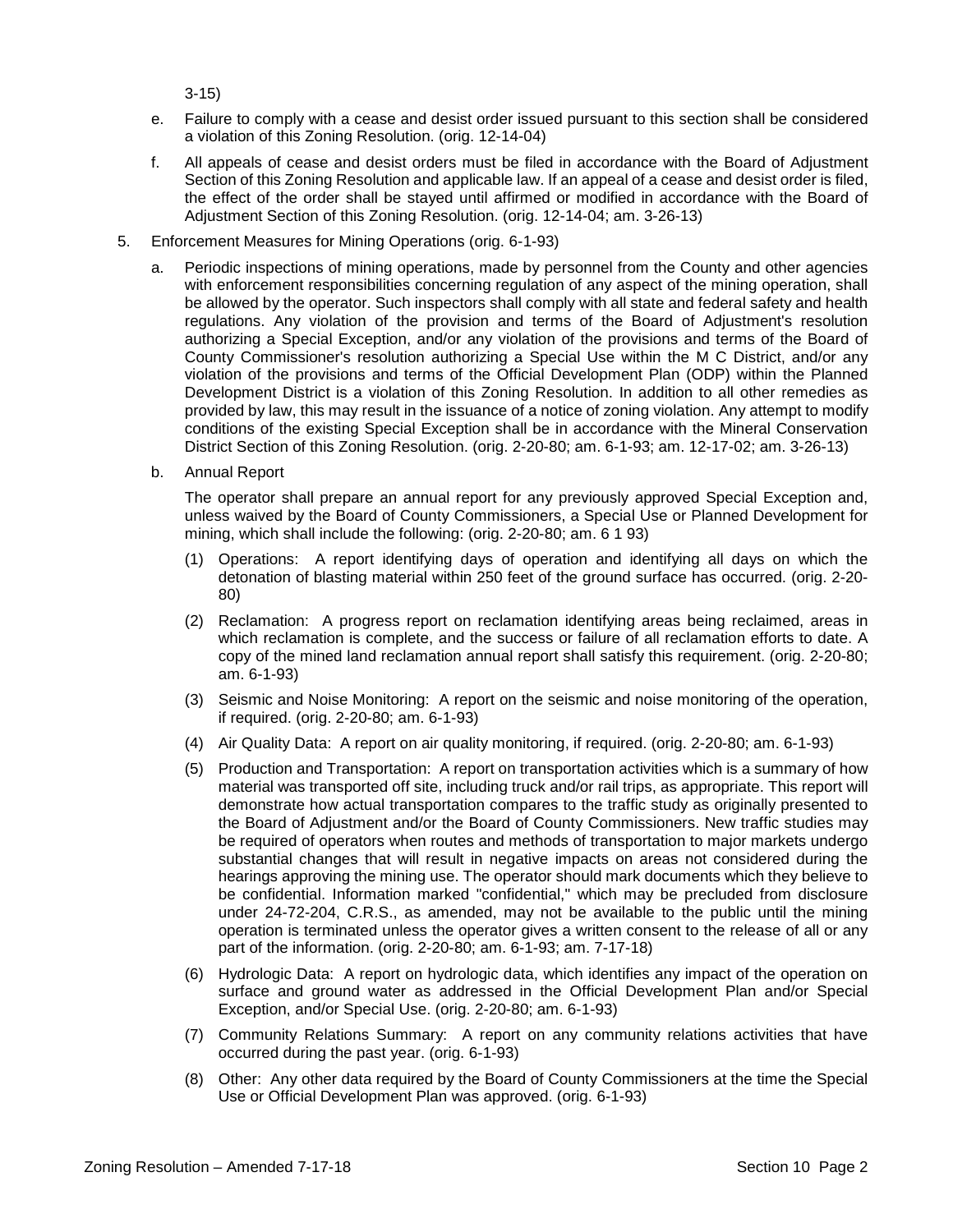- (9) Violation of any standard in the Official Development Plan, and/or Special Use, and/or Special Exception that has been brought to the attention of the operator shall be identified and measures taken to prevent reoccurrence shall be provided. (orig. 6-1-93)
- c. Mining Operation Review

The Director of Planning and Zoning shall review the annual report for all mining operations and determine compliance with the conditions and restrictions of the resolution granting the Special Exception or Special Use or the conditions and restrictions of the Official Development Plan. Notification will be provided, in writing, to the operator of such determination. (orig. 6-1-93; am. 12- 17-02; am. 3-3-15)

d. Community Analysis

During the period of the mining operation, the operator shall designate a staff person (and phone number) who shall be available to meet with citizens and County officials concerning problems and address these issues on behalf of the operator. (orig. 6-1-93)

- 6. Enforcement Measures for Landscaping (orig. 8-17-99)
	- a. Periodic inspections of landscaping made by personnel from the County shall be allowed by the landowner. (orig. 8-17-99; am. 12-17-02)
	- b. Landscaped areas shall comply with and be maintained in accordance with this Zoning Resolution, unless the Board of Adjustment has, by resolution, authorized a Special Exception of this Zoning Resolution. In addition, if a Landscape Plan has been approved as a part of a development application, then the landscaped areas shall be maintained in accordance with the approved plan. All aspects of the approved Landscape Plan, such as landscaping, fencing, signage, etc., shall be enforceable even if the standards are more stringent than the requirements of this resolution. (orig. 8-17-99; am. 12-17-02; am. 4-20-10)
	- c. Owners shall cut, or cause to be cut, all weeds growing on their property and remove or cause the removal of the cut weeds to a legal refuse disposal site. (orig. 7-6-04)
	- d. Any deviation from the provisions and terms of a Board of Adjustment's resolution authorizing a Special Exception to landscaping requirements, or any deviation from the County-approved landscape plan(s) is a violation of this Zoning Resolution. In addition to all other remedies as provided by law, this may result in the issuance of a notice of zoning violation. (orig. 8-17-99; am. 12-17-02)
- 7. Enforcement Measures for Defensible Space and Associated Fuel Break Thinning (orig. 6-18-02)
	- a. Periodic inspections of defensible space and associated fuel break thinning made by personnel from the County shall be allowed by the landowner. (orig. 6-18-02)
	- b. Defensible space and associated fuel break thinning shall comply with and be maintained in accordance with this Zoning Resolution and Colorado State University's Cooperative Extension Quick Guide Series FIRE 2012-1 unless the Board of Adjustment has, by resolution, authorized a Special Exception to this Zoning Resolution and Colorado State University's Cooperative Extension Quick Guide Series FIRE 2012-1. (orig. 6-18-02; am. 12-17-02; am. 7-17-18)
	- c. Any deviation from the provisions and terms of a Board of Adjustment's resolution authorizing a Special Exception to defensible space and associated fuel break thinning requirements, or any deviations from the County approved defensible space and associated fuel break thinning plans is a violation of this Zoning Resolution. In addition to all other remedies as provided by law, this may result in the issuance of a notice of zoning violation. (orig. 6-18-02; am. 12-17-02)
- 8. Enforcement Measures for Floodplain Overlay District
	- a. Suspension and Revocation of Permit: The County may suspend or revoke a permit for violation of any provision of the floodplain regulations, violation of the permit or misrepresentations by permit holder, his agents or his employees or independent contractors under contract with the permittee. The decision of the County to suspend or revoke a permit may be appealed to the Board of Adjustment. No work shall be performed while an appeal is pending except as authorized by the County. (orig. 8-27-13)
	- b. Court Action: Nothing in the floodplain regulations shall be construed to prevent the County Attorney, at the County Attorney's discretion, from filing a court action based upon a violation or potential violation of the floodplain regulations. (orig. 8-27-13)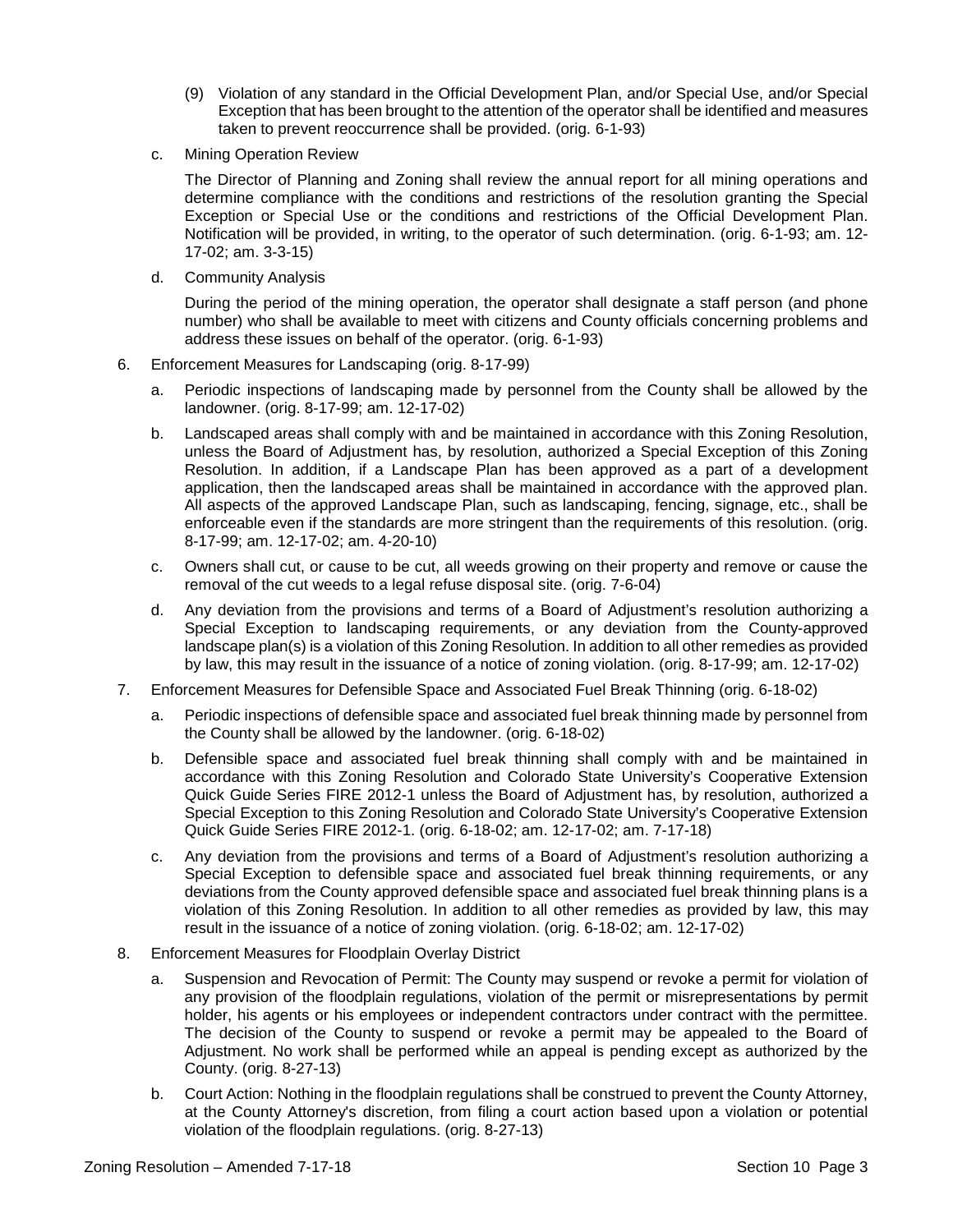- c. Right of Entry: As necessary, the County may enter the premises to inspect or perform any duty imposed by the floodplain regulations. If such entry is refused, the County shall have recourse to every remedy provided by law to secure entry. (orig. 8-27-13)
- d. Stop Work Orders: When any work is being done which is not in compliance with an approved permit and/or the provisions of the floodplain regulations or any other applicable law, rule or regulation, the County can order the work stopped by serving written notice on any persons engaged in doing or causing such work to be done. Such person shall immediately stop such work until authorized by the County to proceed with the work or until approval to proceed has been obtained from the Board of Adjustment or other legal process. If there are no persons present on the premises, the notice may be posted in a conspicuous place. The notice shall state the nature of the violation. The notice shall not be removed until the violation has been vacated or authorization to remove the notice has been issued. Failure to comply with any Stop Work Order is a violation of the Zoning Resolution and the County may proceed with Court Action and/or the actions listed below: (orig. 8-27-13)
- e. The County may contact the U.S. Army Corps of Engineers to notify them about any violation of Section 404 of the Clean Water Act. (orig. 8-27-13)
- f. The County may contact the Colorado Parks and Wildlife to determine and/or notify them about any violation to the Endangered Species Act. (orig. 8-27-13)
- g. The County may issue a declaration of violation, under Section 1316 of the National Flood Insurance Act of 1968 to the Federal Emergency Management Agency to deny flood insurance on the property in violation. The effects of having a Section 1316 violation are non-availability of flood insurance for any buildings, possible reduction of market value, risk of damage without compensation, possible mortgage foreclosure, and denial of disaster assistance for repair of structural damage. (orig. 8-27- 13)

## **C. Administrative Exceptions**

- 1. The Director of Planning and Zoning may permit certain Administrative Exceptions to the requirements for lot area, front, side and rear setbacks, building height, sign height and sign face area. Said Administrative Exceptions shall be for the purpose of relieving difficulties or hardships due to narrowness, shallowness, shape or topographic condition of a specific piece of property, or to provide limited flexibility to lot standards when it is determined that no substantial detriment to the public good nor harm to the general purpose and intent of this Zoning Resolution will be caused thereby. (orig. 9-6-77; am. 12-12-78; am. 11-6-79; am. 1-17-84; am. 12-5-95; am. 12-17-02; am. 7-12-05; am. 3-3-15)
- 2. The Director of Planning and Zoning may permit Administrative Exceptions to any zoning requirement other than the separation and occupancy limitations of group homes in order to provide reasonable accommodations for a disability where necessary to afford the resident(s) an equal opportunity to use and enjoy a dwelling. (orig. 3-29-16)
- 3. The Director of Planning and Zoning may permit certain Administrative Exceptions for temporary uses, temporary living quarters, home occupations, and minor modifications. Said Administrative Exceptions shall be reviewed based on the criteria outlined in each of those subsections found within this section of the Zoning Resolution. (orig.3-26-13; am. 3-3-15)
- 4. Administrative Exceptions may be permitted only after a site inspection has been made by the County and it has been determined by the County that no substantial detriment will be caused to the general public welfare or local community character. The decision for an Administrative Exception for a disability will not be made solely based on an evaluation of community character. If granted, Administrative Exceptions shall be issued in writing. (orig. 12-12-78; am. 1-17-84; am. 12-17-02; am. 3-29-16)
- 5. Notification Criteria: Notification is required in accordance with the notification provisions of the Administrative Provisions Section of the Zoning Resolution. (orig. 3-26-13; am. 3-3-15; am. 3-29-16)
	- a. Those notified will have 14 calendar days to reply in writing before a decision is rendered. (orig. 3- 26-13; am. 3-29-16; am. 7-17-18)
- 6. The Director of Planning and Zoning may revoke any Administrative Exception granted under this section by issuing a Zoning Violation Notice if, in the Director of Planning and Zoning's opinion, the use is not in compliance with the intent and purpose for which the Administrative Exception was granted, if the conditions of approval of the Administrative Exception or requirements of the Zoning Resolution have not been satisfied. (orig. 12-12-78; am. 6-14-88; am. 12-17-02; am. 3-3-15, am. 3-29-16)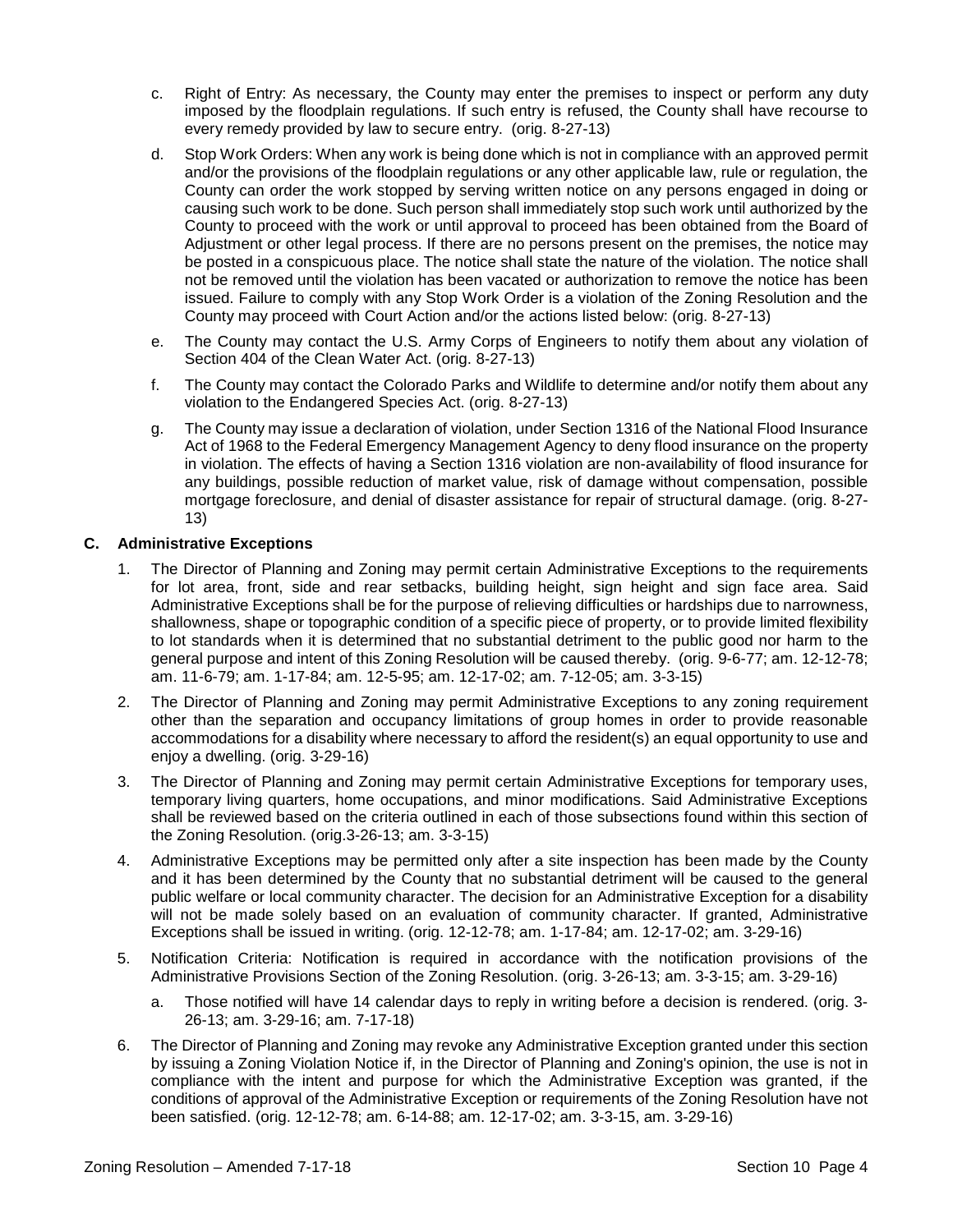- 7. Verification of Setbacks Requirements: A Setback Verification Form, as described in the General Provisions Section of this Zoning Resolution is required for any building or structure allowed by an Administrative Exception. (orig. 12-12-78; am. 12-17-02; am. 3-3-15, am. 3-29-16; am. 7-17-18)
	- a. The Director of Planning and Zoning shall have the ability to waive the requirement for a Setback Verification Form if the applicant is seeking an accommodation of a disability. This waiver may be granted if it is the Director of Planning and Zoning's opinion that the information from the survey would not aid in the review or enforcement of the Administrative Exception granted for such disability. (orig. 3-29-16; am. 7-17-18)
- 8. Administrative Exceptions shall only be permitted when the request falls within the parameters set forth below: (orig. 9-6-77; am. 12-12-78)
	- a. Lot Area

Under the following conditions, the Director of Planning and Zoning may permit the following Administrative Exceptions to the lot area requirement of any zone district. (orig. 5-6-46; am. 9-6-77; am. 11-6-79; am. 12-17-02; am. 3-3-15)

- (1) If a lot, platted and recorded ON or BEFORE April 1, 1946, has less lot area than current minimums require, the Director of Planning and Zoning may permit the use of such lot as though the area conforms to minimum requirements, provided that: (orig. 5-6-46; am. 9-6-77; am. 11- 6-79; am. 12-17-02; am. 3-3-15)
	- (a) Current setback and height regulations shall be complied with for any new construction or structural alteration; and (orig. 9-6-77)
	- (b) Current use regulations shall be complied with for any new construction or structural alteration. (orig. 9-6-77)
	- (c) The applicant shall present the Director of Planning and Zoning with a written statement from owners of immediately adjacent lots indicating their position as to the Administrative Exception requested, or the County shall notify all owners of adjacent lots in writing. Those owners will have 10 calendar days to reply in writing before a decision is rendered. (orig. 12-12-78; am. 1-17-84; am. 12-17-02; am. 3-3-15)
- (2) If a lot was platted and recorded AFTER April 1946; OR IF the property is unplatted with a metes and bounds legal description, and such parcel has less lot area than the current minimum required, the Director of Planning and Zoning may permit the use of such parcel, provided that: (orig. 9-6-77; am. 11-6-79; am. 12-17-02; am. 3-3-15)
	- (a) All current setback and height regulations shall be complied with; and (orig. 9-6-77)
	- (b) Current use regulations shall be complied with for any new construction or structural alteration; and (orig. 9-6-77)
	- (c) The area is not less than 75 percent of the minimum required. (orig. 9-6-77; am. 11-6-79; am. 7-1-03)
	- (d) The applicant shall present the Director of Planning and Zoning with a written statement from owners of immediately adjacent lots indicating their position as to the Administrative Exception requested, or the County shall notify all owners of adjacent lots in writing. Those owners will have 10 calendar days to reply in writing before a decision is rendered. (orig. 12-12-78; am. 1-17-84; am. 12-17-02; am. 3-3-15)
- b. Front, Side and Rear Setbacks and Building Heights

Under the following conditions, the Director of Planning and Zoning may permit, in writing, certain Administrative Exceptions to setback, building height, area requirements, and vertical height disturbances in any zone district as set forth below. (orig. 9-6-77; am. 12-12-78; am. 1-17-84; am. 12-17-02; am. 7-12-05; am. 3-3-15; am. 7-17-18)

- (1) Site Plan Submittal Requirements
	- (a) All requests for Administrative Exceptions for setbacks shall include an Improvement Survey Plat (ISP). (orig. 7-17-18)
	- (b) The location of any proposed structures shall be clearly shown on a copy of the ISP, with the requested setbacks labeled. (orig. 7-17-18)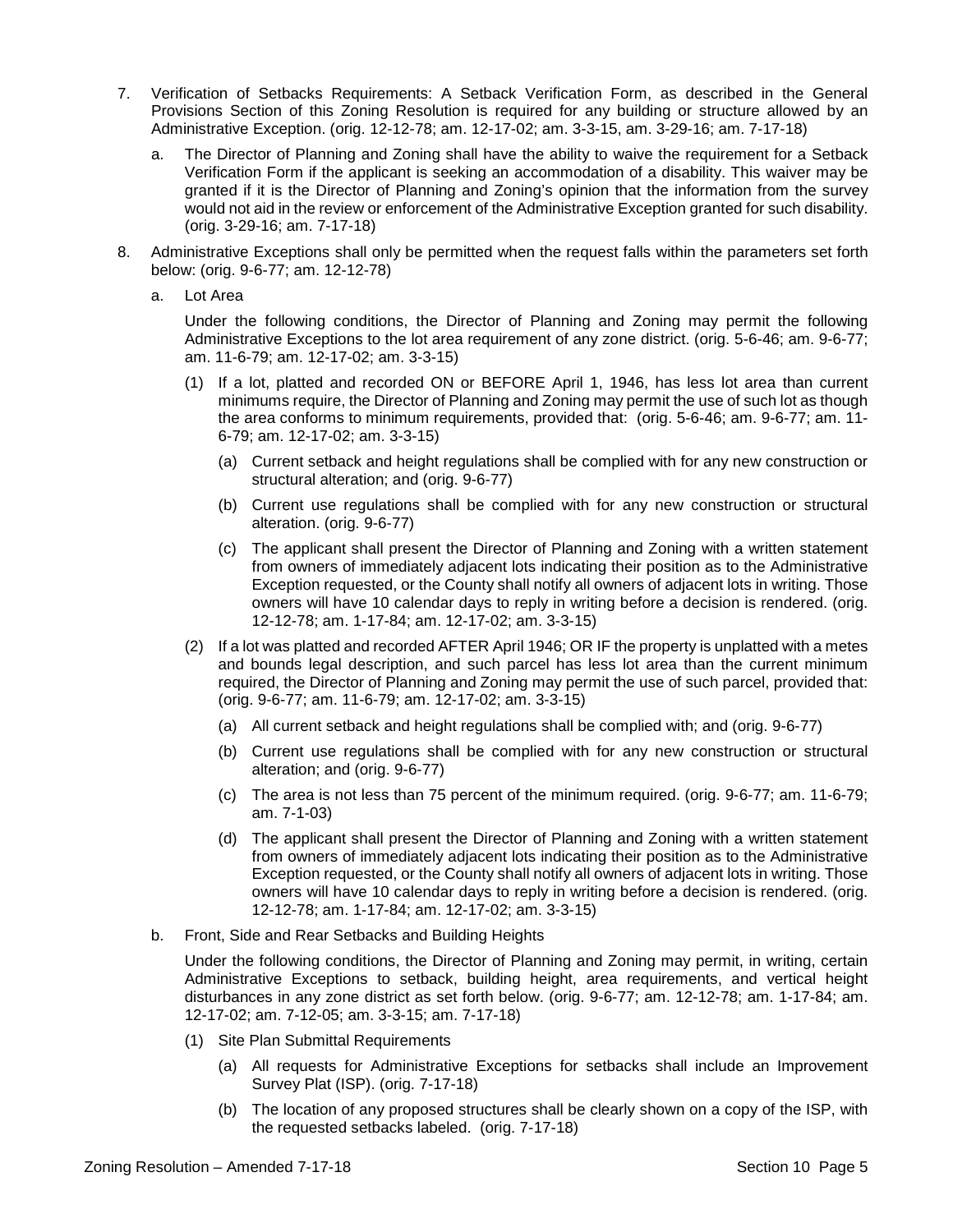- (2) Front Yard Setback
	- (a) A front yard setback of up to 75 percent of the minimum required. (orig. 12 12 78; am. 1- 17-84; am. 12-17-02; am. 3-26-13)
	- (b) Administrative Exceptions to setbacks on corner lots cannot be granted by the Director of Planning and Zoning in the area required for vision clearance at corners and railroad crossings unless it is specifically found by the County that no potential traffic problem is created because of diminished sight distances. (orig. 12-12-78; am. 1-17-84; am. 12-17- 02; am. 3-3-15)
- (3) Side Yard Setbacks
	- (a) A side yard setback up to 75 percent of the minimum required. (orig. 5-6-46; am. 9-6-77; am. 12-12-78; am. 1-17-84; am. 12-17-02; am.3-26-13)
	- (b) Chimneys, open fire escapes or stairways to extend not more than 5 feet into a required side yard if they can be so situated as not to unreasonably obstruct light and ventilation of an existing dwelling or other main building on an adjoining lot. (orig. 5-6-46; am. 9-6-77)
	- (c) Administrative Exceptions to side setbacks on corner lots cannot be granted by the Director of Planning and Zoning in the area required for vision clearance at corners and railroad crossings unless it is specifically found by the County that no potential traffic problem is created because of diminished sight distance. (orig. 12-12-78; am. 1-17-84; am. 12-17-02; am. 3-3-15)
- (4) Rear Yard Setback
	- (a) A rear yard setback of up to 75 percent of the minimum required. (orig. 12-12-78; am. 1-17 84; am. 12-17-02; am. 3-26-13)
	- (b) Chimneys, open fire escapes or stairways to extend not more than 5 feet into the required rear yard if such rear yard abuts on an alley which is not less than 16 feet in width. (orig. 5-6-46; am. 9-6-77)
- (5) Building Height
	- (a) The maximum height of a building may be increased by 5 feet over the allowable maximum. (orig. 1-17-84; am. 12-17-02; am. 3-26-13)
	- (b) Administrative Exceptions shall not be granted for both setback and building height requirements on a given lot. (orig. 1-17-84; am. 7-12-05)
- (6) Vertical Height Disturbance for Private Roads and Driveways

The maximum height of a vertical cut or fill slope may be increased by 5 feet over the allowable maximum upon approval by the Director of Planning and Zoning. In determining whether to approve or disapprove the request, the Director of Planning and Zoning shall consider all technical evaluations, relevant factors, standards specified in other sections, and whether the applicant has adequately addressed the provisions of The Board of Adjustment Section of this Zoning Resolution (orig. 11-12-02; am. 12-17-02; am. 3-26-13)

c. Accommodation of a Disability

The Director of Planning and Zoning, after consultation with the County Attorney's Office, may permit, in writing, certain Administrative Exceptions modifying any requirement of this Zoning Resolution other than the separation requirements and occupancy limitations of group homes, in order to provide a reasonable accommodation for a disability where necessary to afford the resident(s) an equal opportunity to use and enjoy a dwelling. The reasonable accommodation shall not authorize a use listed as a Special Use in the underlying zone district. The reasonable accommodation shall be subject to the following restrictions: (orig. 3-29-16; am. 7-17-18)

- (1) The Director of Planning and Zoning shall require the submission of evidence of disability and evidence establishing that an accommodation is reasonably necessary. (orig. 3-29-16)
- (2) The requested accommodation shall not exceed the minimum reasonably necessary to accommodate the disability. (orig. 3-29-16)
- (3) The requested accommodation shall not impose an undue financial or administrative burden on the County. (orig. 3-29-16)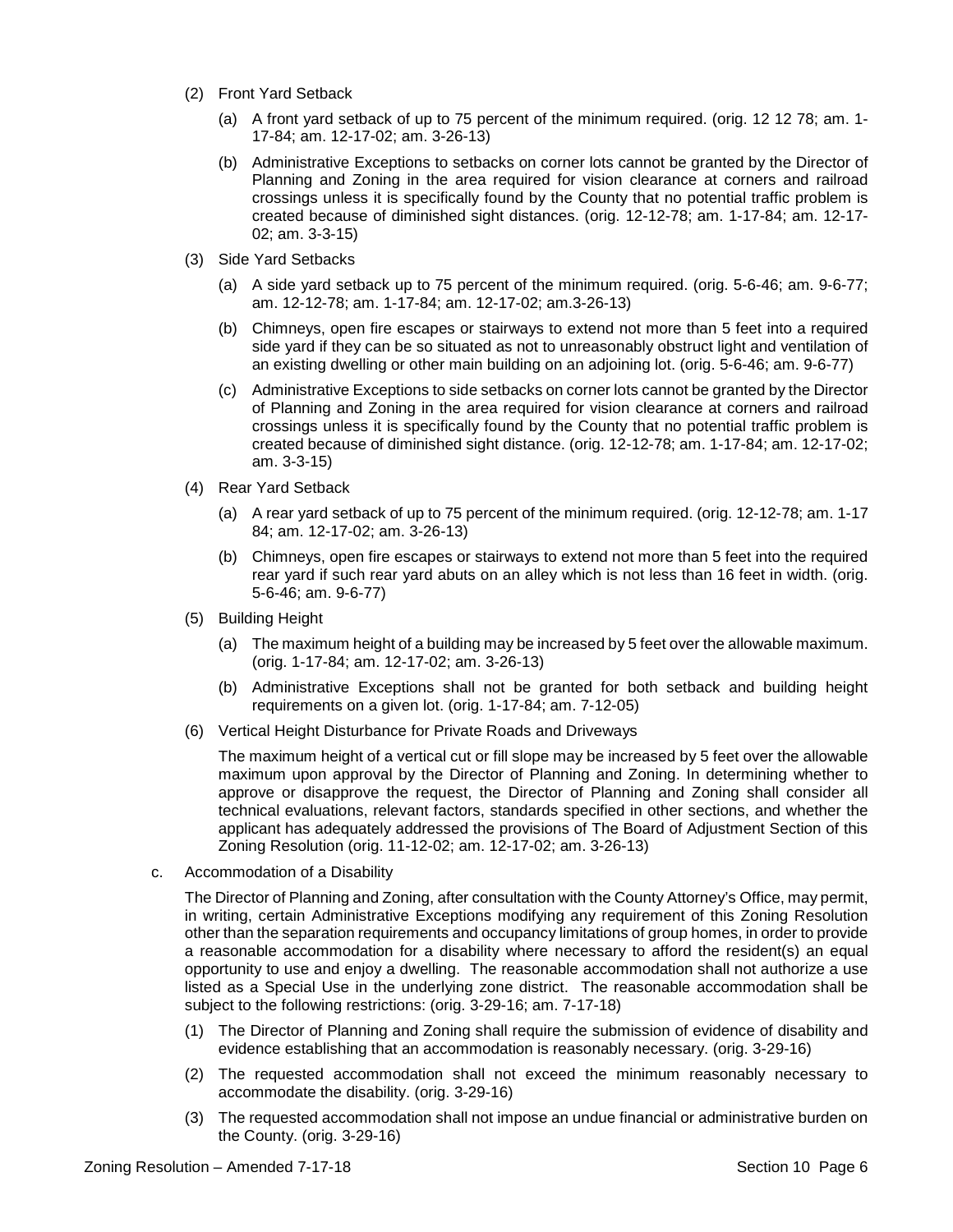- (4) The requested accommodation shall not create a fundamental alteration in the County's land use and zoning plans. (orig. 3-29-16)
- (5) The accommodation may be granted on a temporary basis. (orig. 3-29-16)

In the event that an Administrative Exception to accommodate a disability is granted, the Director of Planning and Zoning may require an affidavit be recorded with the Clerk and Recorder, with owner acknowledgement, to provide notice of the Administrative Exception. (orig. 3-29-16)

The Director of Planning and Zoning shall review all pertinent information pertaining to the request and render a decision in writing. Such determination may be appealed to the Board of Adjustment as outlined in the Board of Adjustment Section of this Zoning Resolution. (orig. 3- 29-16)

9. Temporary Uses:

Upon written request by the property owner or his/her representative, submission of a plot plan and proof of property ownership, the Director of Planning and Zoning may permit in any zone district a temporary use (excluding firework stands), including but not limited to: greenhouses, seasonal sales, temporary structures and those uses not covered by the Special Events Section of this Zoning Resolution provided the use is permitted in that zone district: (orig. 12-17-02; am. 12-14-04; am. 3-3-15)

- a. In making a decision, the Director of Planning and Zoning shall evaluate parking, location of structures and buildings, access, adequacy of road system, hours of operation, length of operation, dust, noise and vibration beyond the property boundaries and any other items deemed necessary. (orig. 12-17-02; am. 3-3-15)
- b. The property owner or his/her representative must reapply for the temporary uses on an annual basis. A maximum of 5 total years, beginning from the date that the first exception was granted, shall be allowed. (orig. 12-17-02; am. 12-14-04)
- 10. Temporary Living Quarters
	- a. Upon written request by the property owner or his/her representative, submission of a plot plan and proof of property ownership, the Director of Planning and Zoning may permit in any zone district the temporary occupation, for residential purposes, of a temporary living quarter. Temporary living quarters may be permitted only in circumstances where a permanent dwelling is being constructed on the same property. Such approval may be granted only when the following requirements have been met. (orig. 6-14-88; am. 12-17-02; am. 3-3-15)
		- (1) An affidavit has been submitted stating that the occupant of the temporary living quarters will be the property owner, contractor or builder. (orig. 6-14-88; am. 12-17-02)
		- (2) A Building Permit has been obtained for the permanent dwelling. (orig. 6-14-88)
		- (3) A permit for an Individual Sewage Disposal System or other sewage disposal facility, approved by Public Health, exists for such temporary living quarters. (orig. 6-14-88; am. 12-17-02; am. 10-25-05; am. 4-20-10)
		- (4) A well permit has been obtained or public water supply exists for such temporary living quarters. (orig. 6-14-88; am. 12-17-02)
		- (5) Any other restrictions as may be deemed necessary by the Director of Planning and Zoning. (orig. 6-14-88; am. 12-17-02; am. 3-3-15)
	- b. The approval may be granted only to the true fee owners of the property on which the permanent home is to be constructed. Only 1 temporary living quarter may be permitted on the property and may be occupied by either the true fee owner or the contractor or builder, as approved by the Administrative Exception. (orig. 6-14-88; am. 12-17-02)
	- c. The approval may be granted for a period of up to 1 year and may be renewed for up to 6 months. Any extension beyond the maximum period must be granted by the Board of Adjustment. (orig. 6- 14-88; am. 12-17-02)
	- d. A temporary living quarter permitted as an Administrative Exception by the Director of Planning and Zoning must be removed from the property prior to the expiration of the permit or within 60 days after a certificate of occupancy is issued, whichever date occurs first. (orig. 7-22-97; am. 12-17-02; am. 3- 3-15)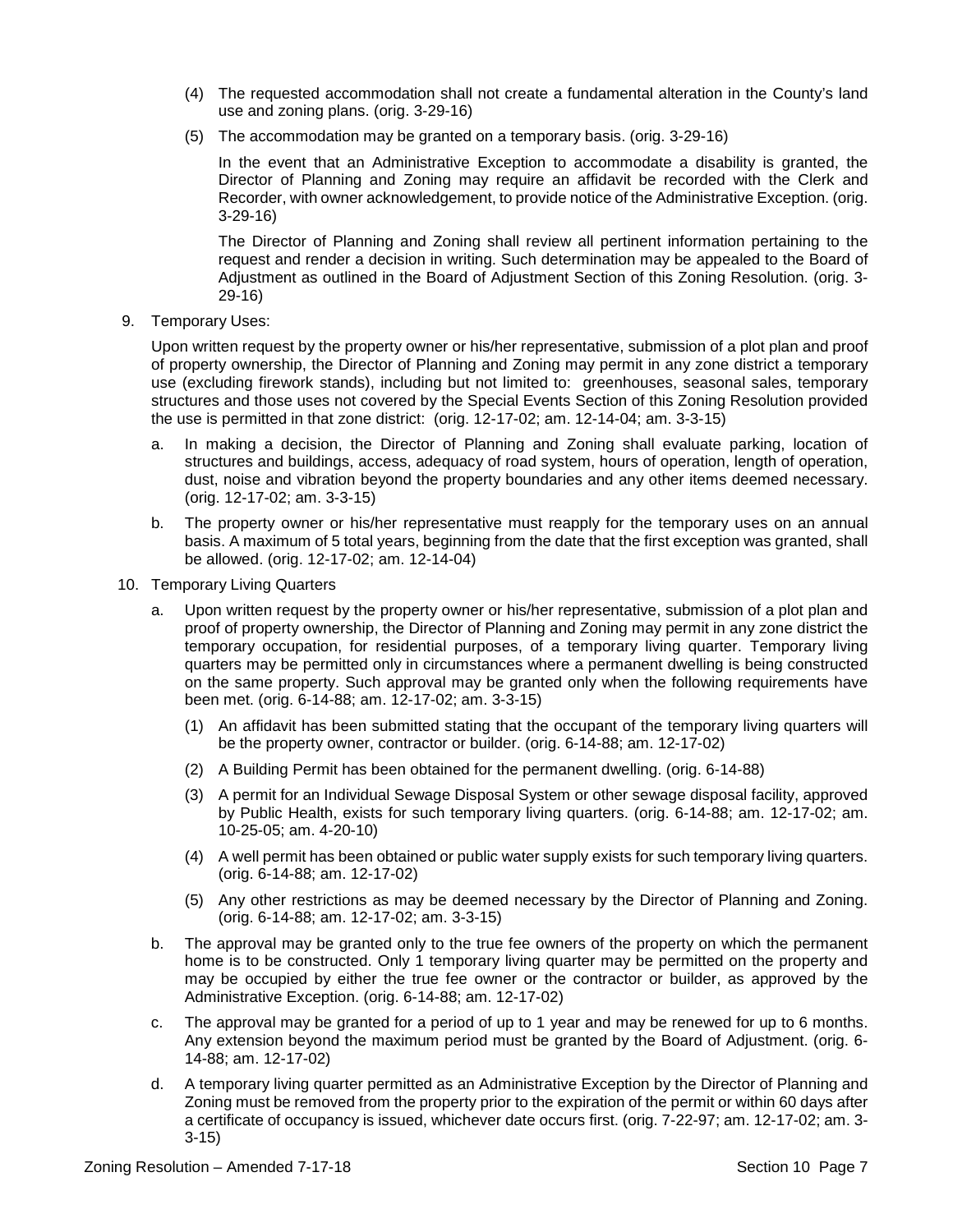11. Home Occupations

Under the following conditions, the Director of Planning and Zoning may permit, in writing, certain Administrative Exceptions to home occupations for hair, nail or similar beauty salon or barber shop, mail order businesses and large day-care homes. (orig. 7-1-03 am. 7-12-05; am. 3-3-15)

- a. Such home occupation shall be approved initially for a period of up to one year and may be renewable for periods of greater duration after complete resubmittal thereon through the Administrative Exception process. (orig. 7-1-03)
- b. The Administrative Exception shall establish restrictions on location, access, water and sewer facilities, parking and any other reasonable stipulations deemed necessary for the protection of the health, safety and welfare of the citizens of Jefferson County. (orig. 7-1-03; am. 7-12-05)
- c. In approving or denying such home occupations, the Director of Planning and Zoning shall consider all uses incidental to such home occupations, including retail sale of commodities, if any. (orig. 7-1- 03; am. 3-3-15)
- d. Such home occupation shall be approved only if it would not have a detrimental impact on the public good and would not substantially impair the intent and purpose of this Zoning Resolution. (orig. 7-1- 03)
- 12. Minor Modifications

The Director of Planning and Zoning may permit minor modifications within any given zone district to provide limited flexibility when it is determined that no substantial detriment to the public good nor harm to the general purpose and intent of this Zoning Resolution will be caused thereby. (orig. 7-12-05; am. 3- 3-15)

- a. Upon written request by the property owner or his/her representative, submission of supporting documentation and proof of property ownership, the Director of Planning and Zoning may permit in any zone district such modification(s) only after a finding that: (orig. 7-12-05; am. 3-3-15)
	- (1) Such modification does not constitute a substantial change to the intent of the underlying zoning on the subject property. (orig. 7-12-05)
	- (2) The modification will comply with the minimum zoning lot and building standard requirement of the underlying zone district. (orig. 7-12-05)
	- (3) Review of pertinent records, files and documentation has been completed showing that such modification will not contradict or invalidate approval previously granted by a decision making body. (orig. 7-12-05)
	- (4) The modification will not be incompatible with existing or surrounding uses adjacent to the proposal. (orig. 7-12-05)
	- (5) The modification will not increase the density allowed in the underlying zone district. (orig. 7-12- 05)
	- (6) The modification will not create adverse impact to adjacent properties such as dust, noise, vibration, odor or visual impacts. (orig. 7-12-05)
	- (7) The modification will not result in undue traffic congestion or traffic hazards. (orig. 7-12-05)
	- (8) The modification will be adequately landscaped and screened, if applicable. (orig. 7-12-05)
- b. Review and Approval
	- (1) The Director of Planning and Zoning shall review all pertinent information pertaining to the request and render a decision in writing. Such determination may be appealed to the Board of Adjustment as outlined in the Board of Adjustment Section of this Zoning Resolution. (orig. 7- 12-05; am. 3-26-13; am. 3-3-15)
	- (2) The following information may be required as part of the Minor Modification review process as determined by the Director of Planning and Zoning to adequately review the proposed modification(s): (orig. 7-12-05; am. 3-3-15)
		- (a) Application Form: A fully completed and executed application form. (orig. 7-12-05)
		- (b) Referral fees as required by reviewing agencies. (orig. 7-12-05)